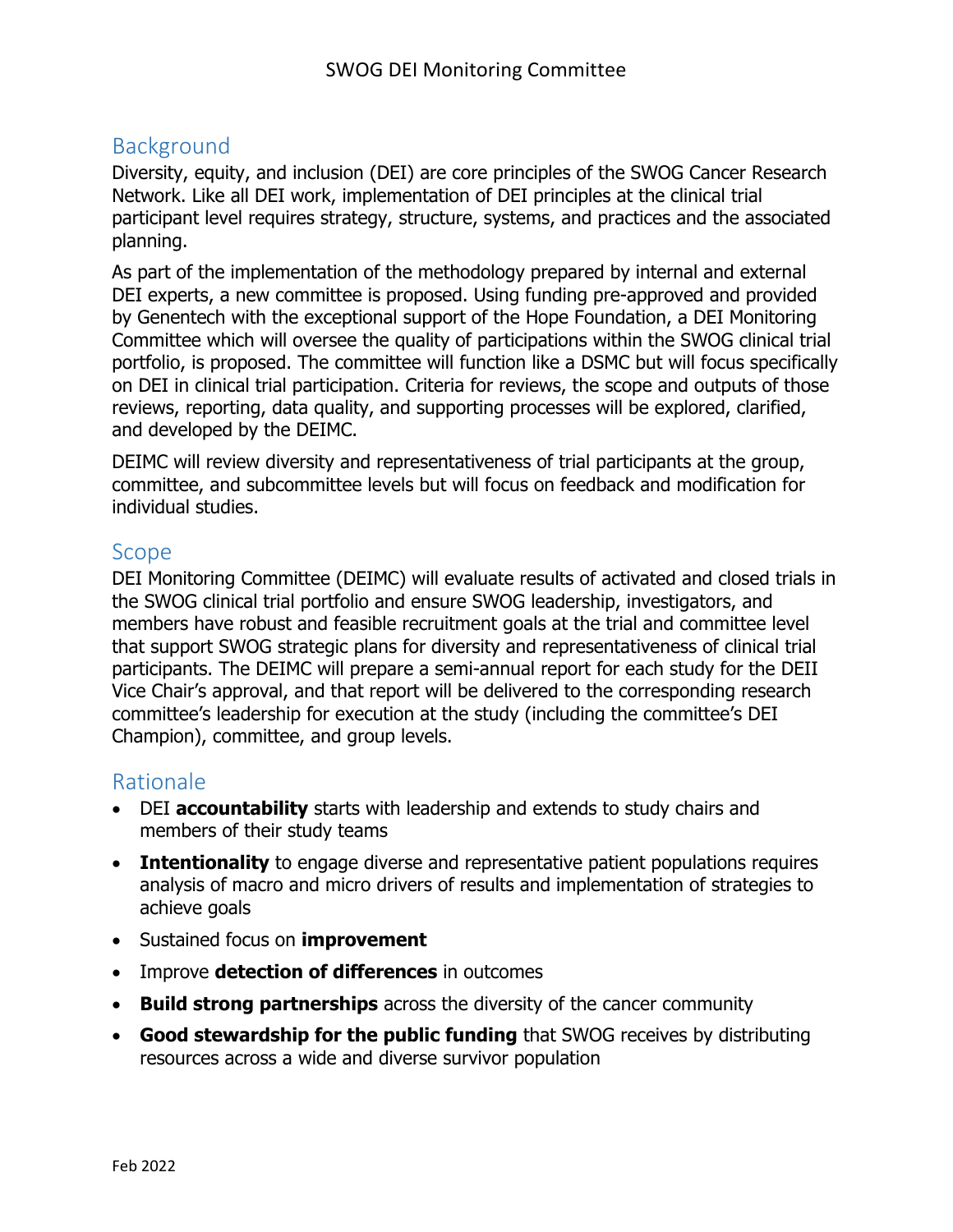## Team Composition (and Disciplines Represented)

- 1. Executive Officer or Committee Chair
- 2. Biostatistician
- 3. RRC member
- 4. Patient Advocate member (community advocate or RRC advocate preferred to avoid COI)
- 5. Operations
- 6. External expert (Lansey, Borno, or similar)
- 7. Study Chair
- 8. Site PI

### Terms and Term Limits

Members may serve up to two terms of three years. Renewal for second term contingent on both member and Committee Chair agreement. Calendar years 2022- 2023 are currently funded; pending funding, a member may complete their first term in 2024 and another three-year term may be offered.

#### Governance

The DEIMC will vote on its chair who will serve for up to two terms of three years each, aligning with term limits for the membership.

### Initial Actions (Working Group)

- Determine what, if any, relationship the DEIMC and its outputs should have to the existing DSMC which operates under SWOG *Policy 21*) and establish equivalent policy for the DEIMC if needed
- Establish charter, mission, and governance for DEI MC
- Modify/refine existing Policy 21 of the DSMC to integrate DEIMC work or create standalone DEIMC Policy
- Establish scope criteria (which trials get reviewed and which do not; note: trials must be large enough for DEIMC reviews to make sense)
- Assess Report of Studies (current reporting) with respect to fit for use and fit for purpose
- Recommend changes to data and reporting
- Define DEI MC inputs, outputs, timelines
- Establish responsibility matrix (simple RACI)
- Create report that will categorize in-scope trial diversity and representativeness thresholds as red, yellow, or green:
	- $\circ$  Red = significantly misses the diversity of the study population (20 percent below target?)
	- $\circ$  Yellow = misses study population
	- $\circ$  Green = reflects the study population
- Establish standards against which plans can be referenced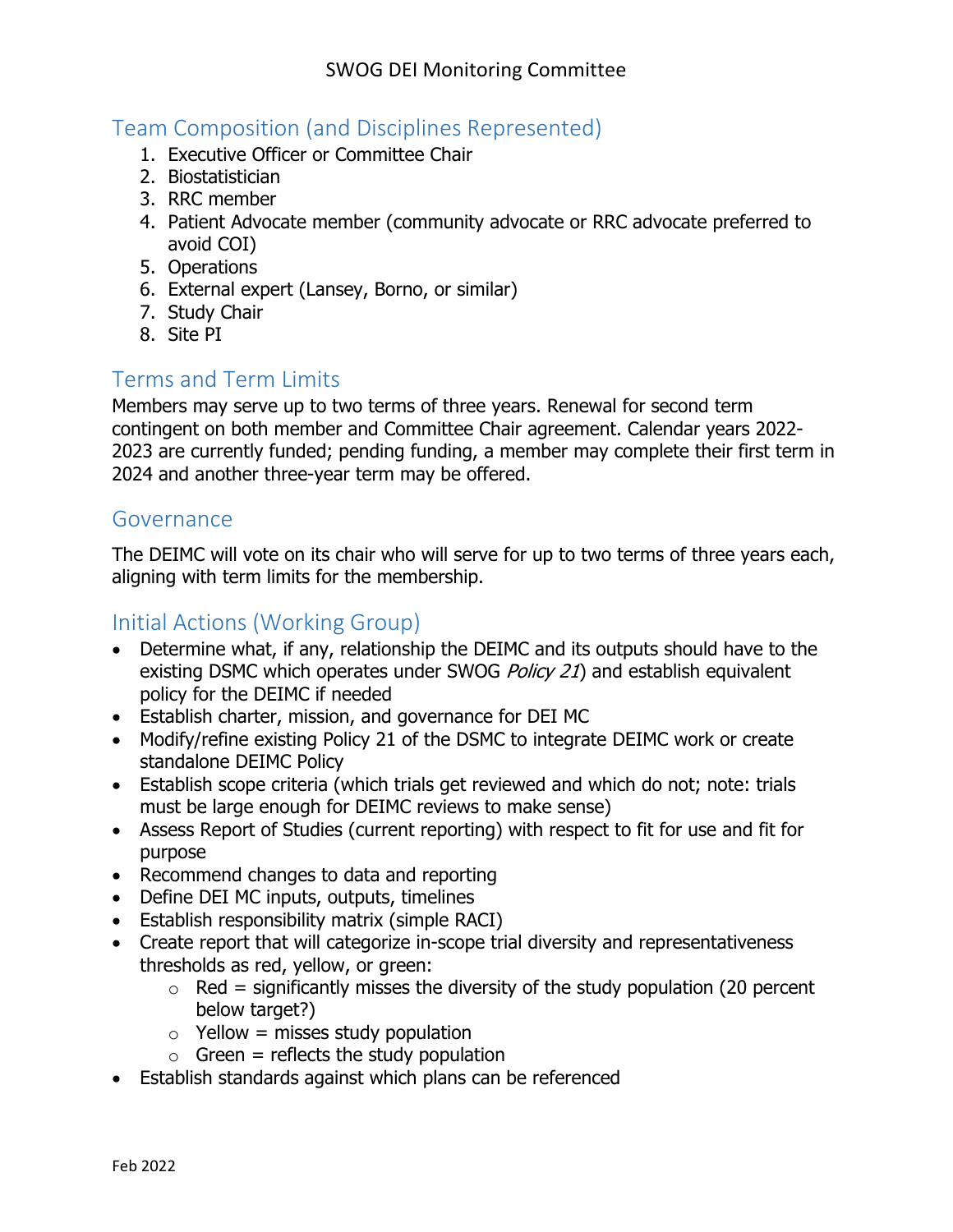- Create report that will categorize in-scope trial diversity plans as red, yellow, or green:
	- $\circ$  Red = proposed plans appear very inadequate or are not properly resourced (people and budget)
	- $\circ$  Yellow = proposed countermeasures are barely adequate or resourcing is concerning (people and budget)
	- $\circ$  Green = proposed countermeasures are sound, properly resourced (people and budget), and likely to succeed
- Create standard agenda and requested information from underperforming studies to conduct study reviews
- Establish reasonable and appropriate timelines for countermeasures and results
- Establish reward and recognition for delivering DEI successes

# Ongoing Actions (Established Committee)

- Monitor strategies structures, systems, and practices to identify opportunities for improvement
- Leverage and improve reporting on trial diversity and representativeness
- Leverage and improve trial diversity and representativeness plans
- Conduct open and closed sessions to discuss trials
- Communicate and monitor compliance to timelines for countermeasures
- Reward, recognize and highlight trials that deliver DEI successes
- Coach and mentor study teams while removing barriers to optimal DEI status
- Maintain strong relationships with DEIMC stakeholders and partners
- Document lessons learned and report macro trends and patterns to SWOG leadership, DEI Champions, and study teams

# Authority

The DEIMC will provide recommendations to the DEII Vice Chair to change a study's accrual plan or to continue a study's accrual plan unchanged. In the event a change is recommended by the DEIMC, the Chair of the DEIMC will send a written report that was prepared prior to the DEIMC meeting to the DEII Vice Chair, who may seek the advice, in a confidential manner, of the Recruitment and Retention Committee Chair, DEI Champion, Study Chair, Disease Committee Chair, and/or SWOG Group Statistician.

DEII Vice Chair will act to implement the change as expeditiously as possible with support from the Study Chair, the Committee Chair, Recruitment and Retention Committee Chair, the SWOG Group Chair, and other relevant stakeholders.

In the unlikely situation that the DEII Vice Chair does not concur with the DEIMC recommendation, the DEII Vice Chair must discuss their reasons for not accepting the DEIMC recommendation with Recruitment and Retention Chair.

# Estimated Effort

On average, estimated at 10 hours per semi-annual meeting (preparation, meeting time, and follow-up/report out).